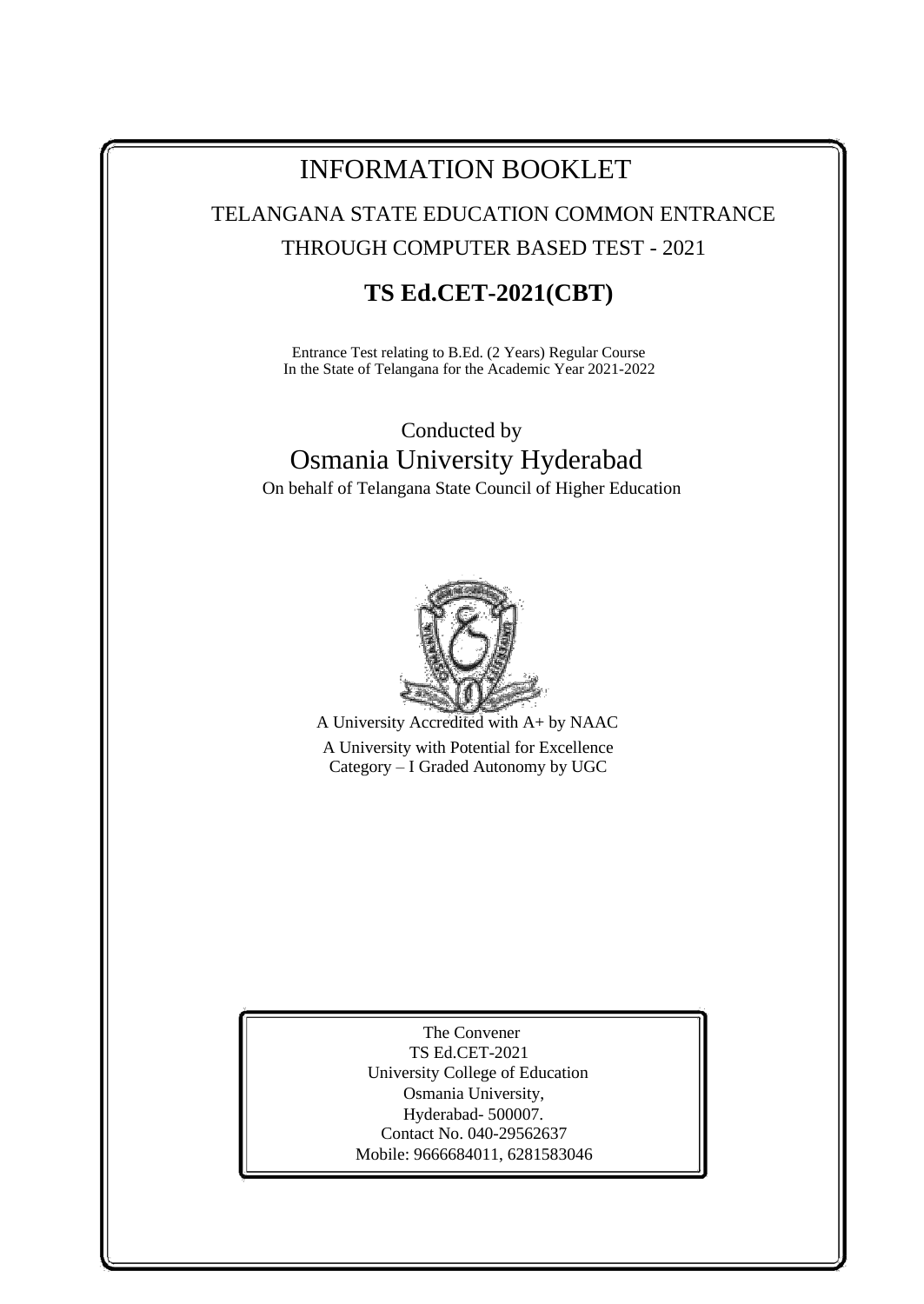### **KEY POINTS TO BE OBSERVED**

### **1. ELIGIBILITY**

Candidates satisfying the following requirements shall be eligible to appear for TS Ed.CET-2021 (CBT) for admission into 2-year B.Ed Course.

- i. The candidate should be of Indian Nationality. The candidate should satisfy "local" / "non- local" Status requirements as laid down in the Telangana Educational Institutions (Regulation of Admission) Order, 1974, as subsequently amended.
- ii. Educational Qualifications : Candidates should have passed or appeared for qualifying examination
	- (a) In any Bachelors Degree i.e. B.A, B.Com, B.Sc, B.Sc (Home Science), BCA, BBM, B.A (Oriental Languages), BBA or in the Masters Degree, securing at least 50% aggregate marks.
	- (b) Bachelors in Engineering or Technology with 50% aggregate marks or any other qualification equivalent thereto.
	- (c) However, for candidates belonging to the reserved categories Viz., SC/ ST/ BC and other reserved categories should have secured 40% Marks in the qualifying examination.
	- (d) The candidates who are appearing for the final year degree examination shall also be eligible to appear for TS Ed.CET-2021.
	- (e) Note: *As per the GO MS* No:13 dated. 27/5/2017, the Candidates possessing *MBBS/ BSC (AG) / BVSC*/ *BHMT/ B.Pharm* and such other professional and job oriented degree courses Viz*., LLB* are not eligible for admission into B.Ed Course.
	- **(f)** Candidates possessing a Master Degree without having undertaken undergraduate study **are not eligible** for admission.

### iii. Age limit:

The candidate should have completed the age of 19 years as on  $1<sup>st</sup>$  July of the year in which notification is issued. There shall be no maximum age limit.

### iv. Other instructions

- 1. Candidates need not upload Xerox copies of any certificates along with the application. However, they are required to submit Original Certificates / Xerox copies wheneverasked.
- 2. The information furnished in the application will be verified with originals at the time of entry into the course. Furnishing false information leads to prosecution and cancellation of admission at any point of time.
- 3. The mere appearance at the Entrance Test does not entitle the candidate the right to claim an entry into B.Ed. Course.
- 4. Candidate must submit the application online only.
- 5. After filling all the boxes in the online application, the candidate must click on the submit button. Otherwise Registration number will not be generated and hence application will not be considered.
- 6. Candidates will not be allowed into the Examination Hall after Commencement of exam on the day of the Examination.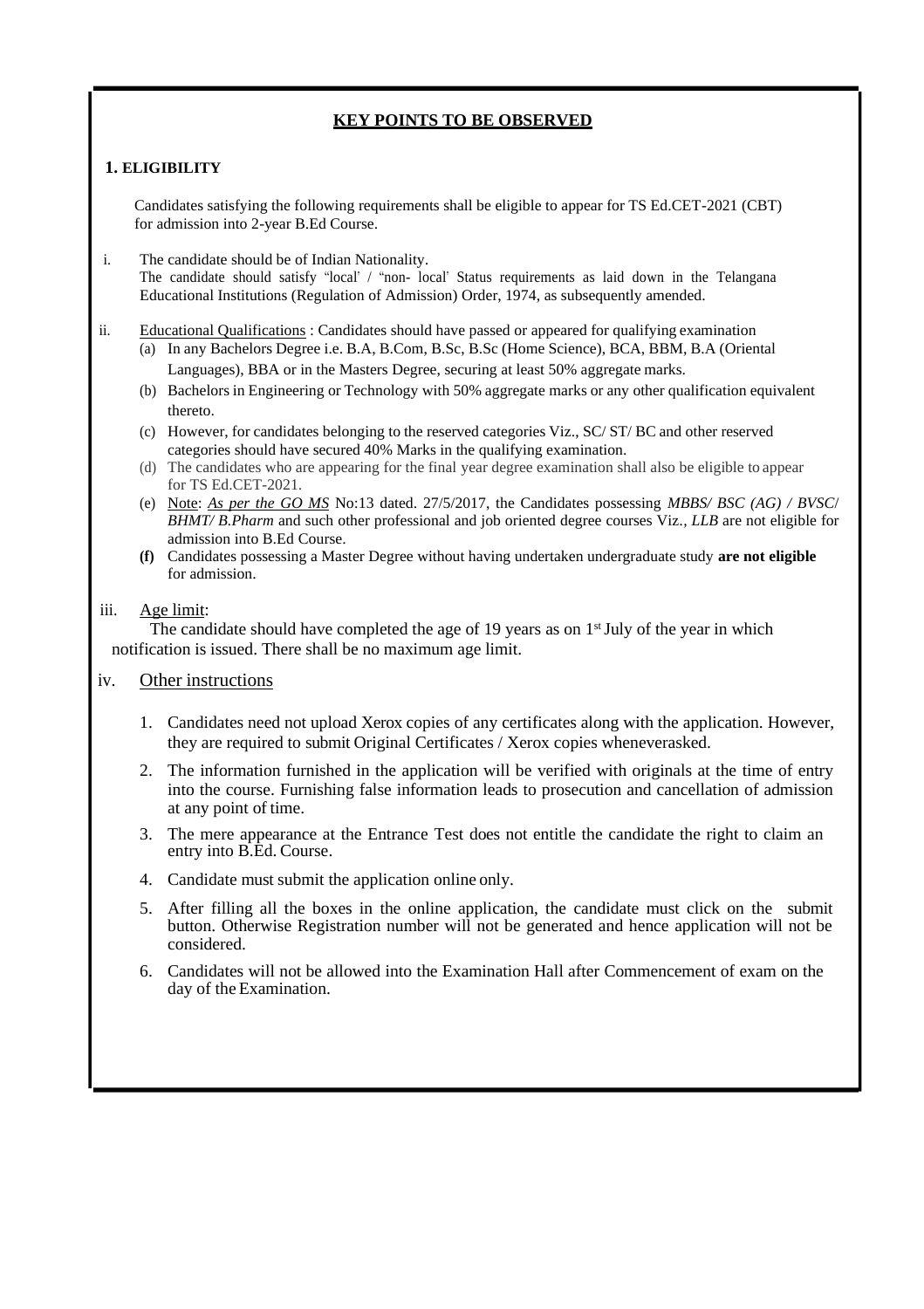### **SCHEDULE**

| S.No           | <b>Activity</b>                                                                                                                 | <b>TS Ed CET - 2021</b>                                                                        |
|----------------|---------------------------------------------------------------------------------------------------------------------------------|------------------------------------------------------------------------------------------------|
|                | Notification of TS Ed.CET - 2021 (CBT) to be issued                                                                             | 16.04.2021                                                                                     |
| $\overline{2}$ | Commencement of submission of online application forms                                                                          | 19.04.2021                                                                                     |
| $\overline{3}$ | Last date for submission and Registration of online application form<br>without late fee Rs. $650/-$ [Rs.450/- for SC / ST/ PH] | 12.08.2021                                                                                     |
| $\overline{4}$ | Correction of Filled in Application Form by the candidate                                                                       | 07.08.2021<br>to<br>12.08.2021                                                                 |
| 5              | Download of Hall Tickets from website: https://edcet.tsche.ac.in                                                                | 16.08.2021                                                                                     |
|                | Date of TS Ed.CET 2021 Examination Through Computer Based                                                                       | 24.08.2021(Tuesday)                                                                            |
| 6              | Test(CBT) only                                                                                                                  | 25.08.2021(Wednesday)                                                                          |
| 7              | Time of Examination                                                                                                             | Forenoon Session:<br>10.00 AM to 12.00 PM<br><b>Afternoon Session:</b><br>03.00 PM to 05.00 PM |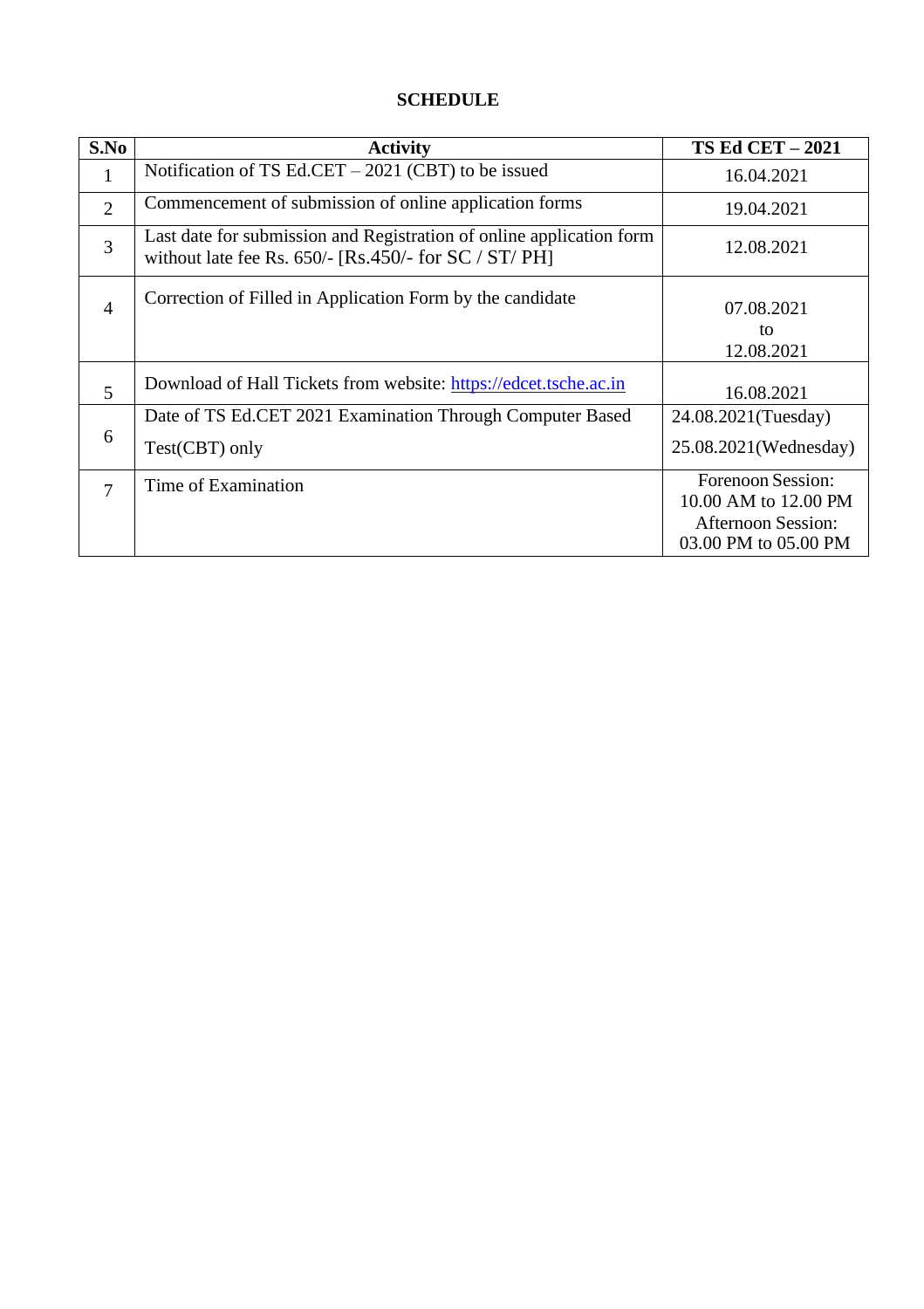### **INSTRUCTIONS TO CANDIDATES OF TS Ed.CET-2021**

A Common Entrance Test, designated as Telangana State Education Common Entrance Test through Computer Based Test -2021 [TS Ed.CET-2021(CBT)] will be conducted by the CONVENER, TS Ed.CET-2021, Osmania University on behalf of the Telangana State Council of Higher Education for admission into B.Ed.(Two years)Regular Course in the Colleges of Education in Telangana for the academic year 2021-2022.

### **I. ELIGIBILITY TO APPEAR FOR TS Ed.CET -2021.**

Candidate's satisfying the following requirements shall be eligible to appear for TS Ed.CET-2021.

- **i.** The Candidates should have Indian Nationality.
- **ii.** The Candidates should satisfy "Local" / "Non-Local" status requirements as laid down in the Telangana Educational Institutions (Regulation of Admission) Order 1974, as subsequently amended.
- **iii.** Educational Qualifications :

Candidates should have passed or appeared;

- (a)In any Bachelors Degree i.e. B.A, B.Com, B.Sc, B.Sc (Home Science), BCA, BBM, B.A (Oriental Languages), BBA or in the Masters Degree, securing at least 50% aggregate marks.
- (b) Bachelors in Engineering or Technology with 50% aggregate marks or any other qualification equivalentthereto.
- (c) However, candidates belonging to the reserved categories viz., SC/ST/BC and other reserved categories should have secured 40% marks in the qualifying examination.
- (d) Candidates should be required to produce marks memo and pass certificate at the time of Counseling for Admission
- (e) Candidates possessing MBBS/BSC (AG)/ BVSC /BHMT/B.Pharm and such other professional and joboriented degree courses viz., LL.B are not eligible for admission into B.Ed course.
- (f) Candidates possessing a Master Degree without having undertaken Under Graduate study **are not eligible** for admission.

#### **iv. Age Limit:**

The candidates should have completed the age of 19 years on  $1<sup>st</sup>$  July of the year in which notification is issued. There shall be no maximum age limit.

### **II. SCHEME OF EXAMINATION FOR TS Ed.CET-2021**

The common entrance test will be of objective type (multiple choice) examination. Candidate has to answer 150 questions in two hours time.

| S.No.          | <b>Subjects</b>                               | <b>Number of questions</b>     |  |
|----------------|-----------------------------------------------|--------------------------------|--|
|                | Subject / Content (up to 10 class – Telangana | (Mathematics)<br>$-20$ ;<br>60 |  |
|                | State curriculum) Mathematics, Science and    | Science-20 and Social          |  |
|                | <b>Social Studies</b>                         | Studies -20)                   |  |
| $\overline{2}$ | <b>Teaching Aptitude</b>                      | 20                             |  |
| 3              | General English                               | 20                             |  |
|                | General Knowledge & Educational Issues        | 30                             |  |
| 5              | Computer awareness                            | 20                             |  |
|                | Total                                         | 150                            |  |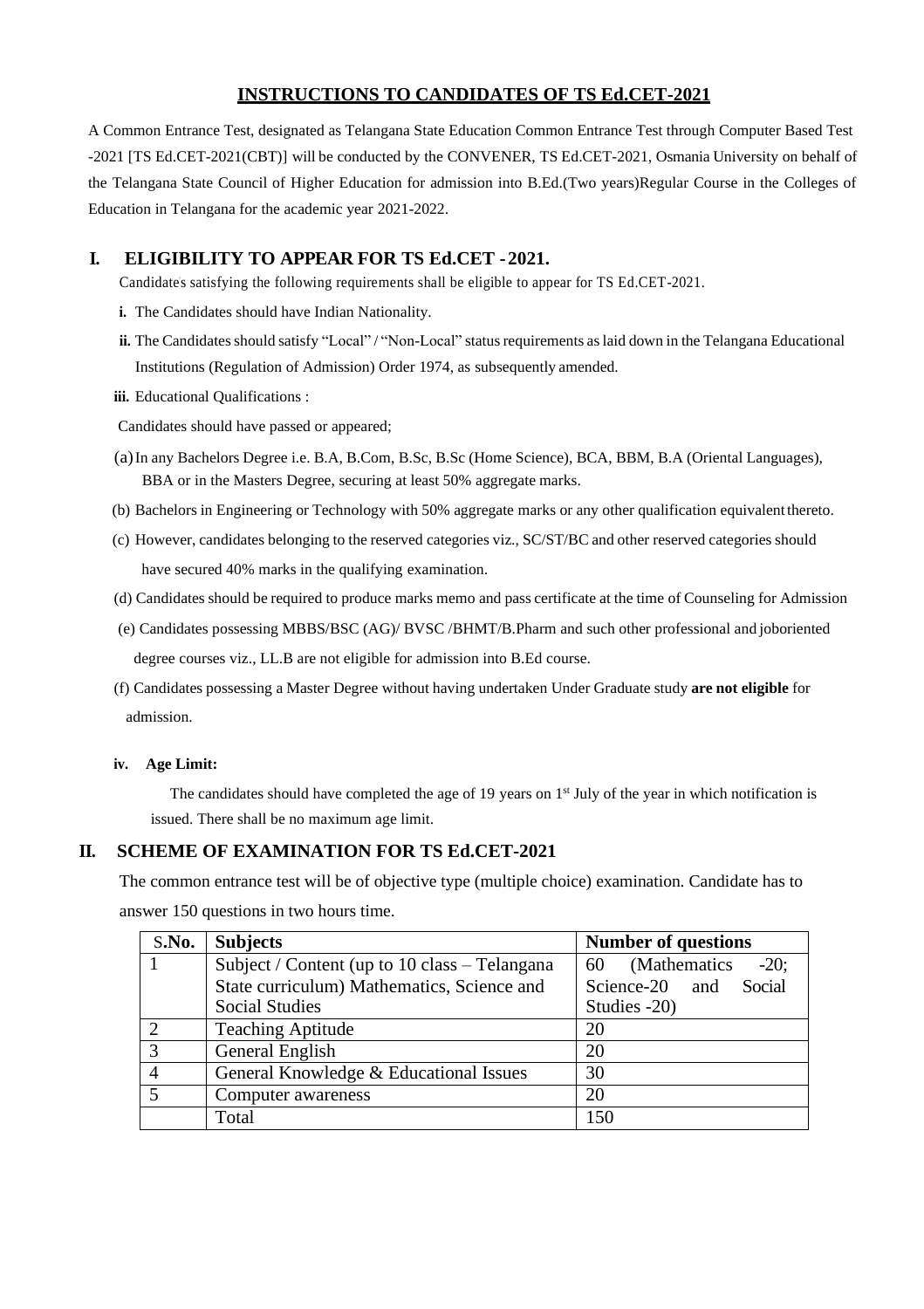### **III. ELIGIBILITY CRITERIA FOR THE CHOICE OF SUBJECT UNDER PART-C**

**[In accordance with G.O. Ms. No. 13 SE(Trg)) Dept. dt. 27-05-2017 and its amendments, G.O.Ms.No.5,School Education (Training) Department, dated. 31.01.2020. and G.O MS.NO 14 SE(Trg) Dept. Dt. 12-04-2021]**

| <b>Methodology</b>                                                   | <b>Eligibility</b>                                                    |  |  |  |  |
|----------------------------------------------------------------------|-----------------------------------------------------------------------|--|--|--|--|
| <b>Mathematics</b>                                                   | Candidates with B.A/B.Sc with Mathematics as one of the group         |  |  |  |  |
|                                                                      | subjects, B.E/B.Tech with Mathematics and BCA candidates with         |  |  |  |  |
|                                                                      | Mathematics at Intermediate level as a group subject.                 |  |  |  |  |
| <b>Physical Sciences</b>                                             | Candidates with B.Sc who have studied Physics or Chemistry or         |  |  |  |  |
|                                                                      | allied subjects under Part-II group subjects. B.E/B.Tech with Physics |  |  |  |  |
|                                                                      | or Chemistry subjects and BCA candidates with Physical Sciences       |  |  |  |  |
|                                                                      | (Physics and Chemistry) at Intermediate level as group subject.       |  |  |  |  |
| <b>Biological Sciences</b>                                           | Candidates with B.Sc./B.Sc (Home Science) who have studied Botany     |  |  |  |  |
|                                                                      | or Zoology or allied subjects under Part-II group subjects and BCA    |  |  |  |  |
|                                                                      | students with Biological Sciences at Intermediate level as group      |  |  |  |  |
|                                                                      | subject.                                                              |  |  |  |  |
| <b>Social Sciences</b>                                               | with<br>B.A with<br>Social<br>All<br>Candidates<br>Science            |  |  |  |  |
|                                                                      | subjects/B.Com/B.B.M/B.B.A and BCA<br>students<br>with<br>Social      |  |  |  |  |
|                                                                      | Sciences at Intermediate level as group subject.                      |  |  |  |  |
| English                                                              | The candidates with B.A in Special English/English Literature/MA      |  |  |  |  |
|                                                                      | English.                                                              |  |  |  |  |
| <b>Oriental Languages</b>                                            | Candidates with B.A Telugu/Hindi/ Marathi/ Urdu/Arabic/Sanskrit as    |  |  |  |  |
|                                                                      | one of the optional. Candidates with Literature (BA-L) (Telugu/       |  |  |  |  |
|                                                                      | Hindi/ Marathi/ Urdu/ Arabic/ Sanskrit). Candidates with BA           |  |  |  |  |
|                                                                      | (Oriental Languages) in Telugu/ Hindi/ Marathi/ Urdu/ Arabic/         |  |  |  |  |
| Sanskrit. Candidates with Master's Degree in Telugu /Hindi/ Marathi/ |                                                                       |  |  |  |  |
|                                                                      | Urdu/ Arabic/ Sanskrit.                                               |  |  |  |  |

### **IV. MEDIUM OF ENTRANCE TEST**

The question paper will be in **English/Telugu and English / Urdu** only.

### **V. QUALIFYING MARKS:**

The minimum qualifying marks in the entrance test for all the candidates (except SC/ ST) shall be 25% of the aggregate marks (i.e, rounded off to 38 marks). However, there shall be no minimum qualifying marks for the candidates belonging to the category of Scheduled Castes and Scheduled Tribes for ranking.

However, the candidates belonging to SC/ST communities shall secure the minimum qualifying marks of 25% marks (i.e. rounded off to 38 marks) in Ed.CET to claim a seat under NCC/Sports and Games/Physically Handicapped/Children of Armed Personnel quota.

### **VI. RESULTS:**

**RANKING**: Candidates will be ranked the order of merit on the basis of marks obtained in TS Ed.CET-2021 through online examination. Where there is a tie in total marks, Subject/content marks will be taken into account to decide relative ranking. In case of further tie, the marks obtained in Teaching Aptitude will be taken into account, In case of further tie General English will be taken into account to decide relative ranking, In case of further tie General Knowledge & Educational Issues will be taken into account to decide relative ranking and In case of further tie Computer awareness will be taken in to account to decide relative ranking**.**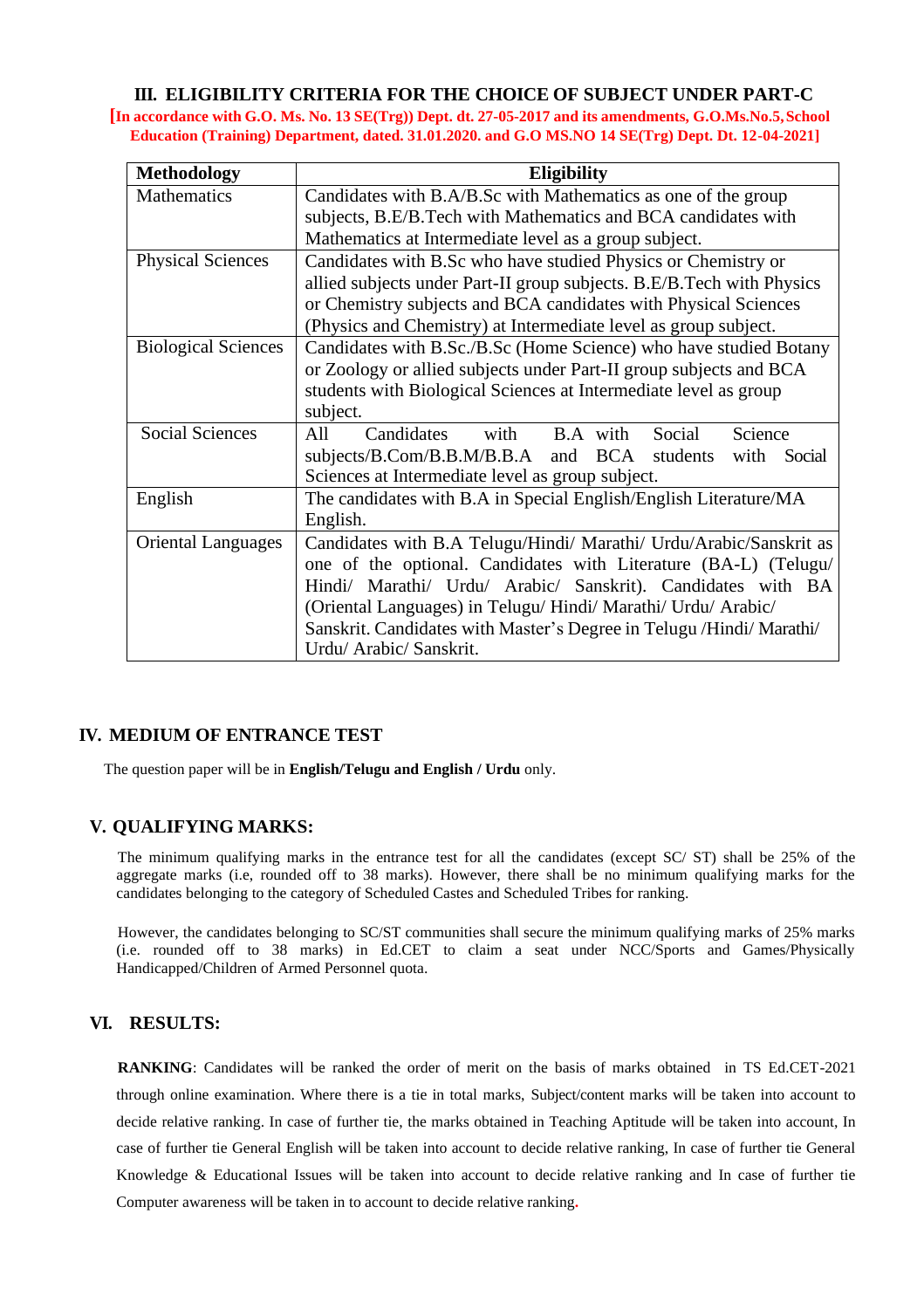In case of candidates getting equal marks in each of the parts of the test paper, they shall be bracketed for the purpose of award of rank. At the time of admission in to the course, age shall be taken into consideration for relative ranking among the bracketed candidates and the older candidates shall be given priority.

The rank obtained in TS Ed.CET-2021 is valid for entry into B.Ed course for the academic year 2021-22 only.

**Note:** Request for re-totaling or revaluation or personal identification of scripts will not be entertained.

### **VII. RULES OF RESERVATION FOR ADMISSION:**

#### **1. Local Area-Wise Reservations:**

- i. Admission to 85% of the seats in each methodology shall be reserved for the local candidates and 15% of the seats shall be left unreserved as specified in the Andhra Pradesh Educational Institutions (Regulations and Admissions) Order 1974 as amended in G.O.P.No.646 Education (W) Department, dated: 10<sup>th</sup> July,1979.
- ii. The Telangana State comprising the districts (Old) of Adilabad, Hyderabad (including twin cities), Ranga Reddy, Karimnagar, Medak, Mahabubnagar, Nalgonda, Nizamabad, Khammam and Warangal shall be regarded as Osmania University- Local Area.
- iii. The A.P State comprising the districts of Srikakulam, Vizianagaram, Visakhapatnam, East-Godavari, West-Godavari, Krishna, Guntur and Prakasam shall be regarded as the Andhra University-LocalArea.
- iv. The A.P State comprising the districts of Anantapur, Kurnool, Chittoor, Kadapa and Nellore shall be regarded as the Sri Venkateswara University-Local Area.

#### **2. The Local Candidate:**

- A. A candidate for admission shall be regarded as a local candidate in relation to localarea:
	- i. If he/she has studied in an Educational Institution or Educational Institutions in such local area for a period of not less than four consecutive academic year ending with the academic year in which he/she appearedor as the case may be first appeared in the relevant qualifying examination.
	- ii. Where, during the whole or any part of the four consecutive academic years, ending with the academic year in which he/she appeared or as the case may be first appeared for the relevant qualifying examination, he/she has not studied in Educational Institutions, if he/she resided in the local area for a period of not less than four years immediately preceding the date of commencement of the relevant qualifying examination in which he/she appeared or as the case may be first appeared.
- B. A candidate for admission to the course who is not regarded as local candidate under clause (A) in relation to any local area shall be as local candidate.
	- a. If he/she has studied in educational institutions in the state for a period of not less than seven consecutive academic year ending with the academic year in which he/she appeared or as the case may be first appeared for the relevant qualifying examination, be regarded as local candidate in relation to:
		- i. Such local area where he/she has studied for the maximum period out of said period of seven years

#### OR

ii. Where the period of his/her studies in two or more local areas are equal, such local area where he/she has studied last in such equal periods.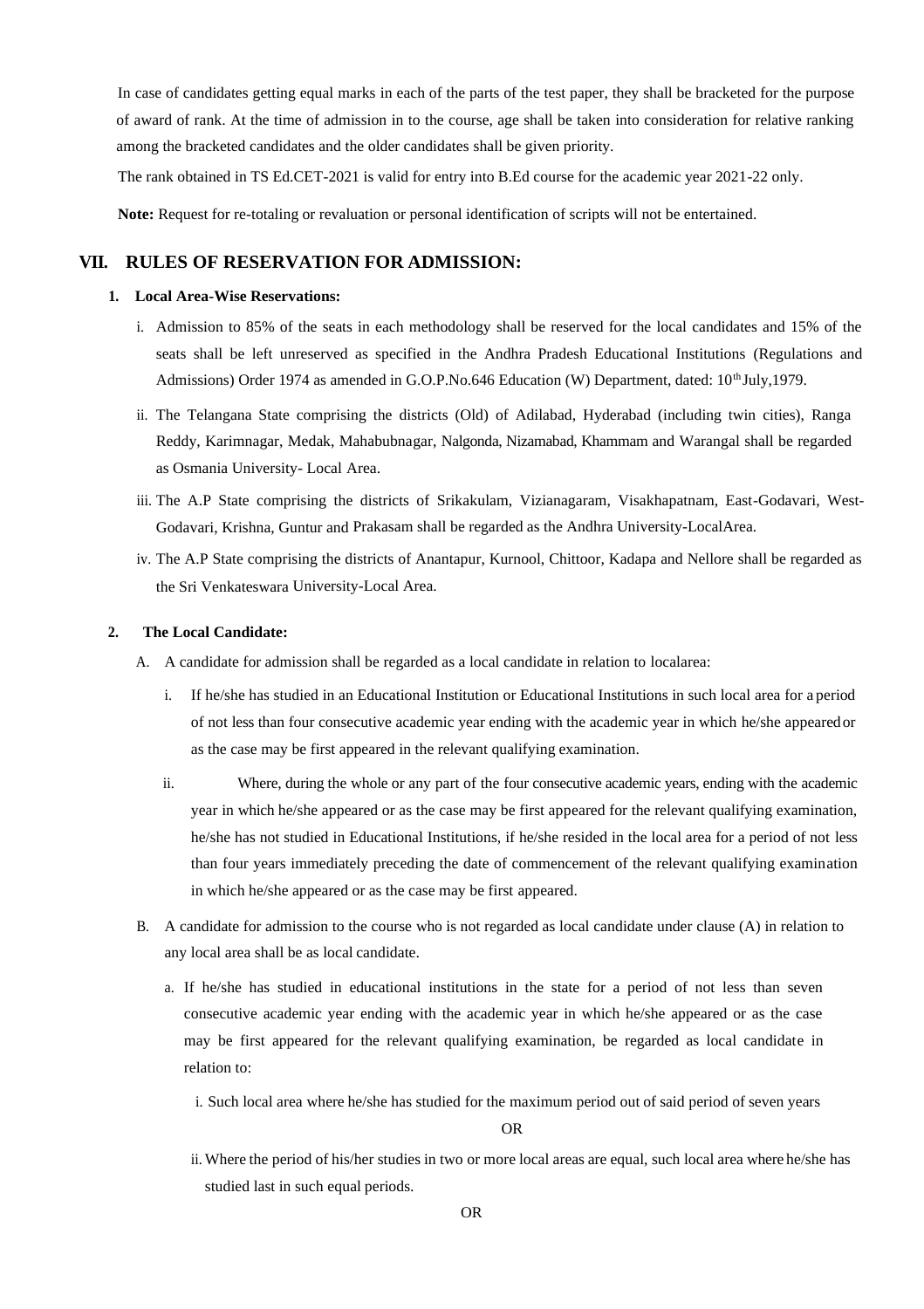- b.If during the whole or any part of seven consecutive academic years, ending with the academic year in which he appeared or as the case may be first appeared for the relevant qualifying examination, he/she has not studied in the educational institutions in any local area but has resided in the State during the whole of the said period of seven years, be regarded as a local candidate in relation to:
	- i. Such local area where he/she has resided for the maximum period of the said period ofsevenyears.

OR

- ii. Where the period so his/her residence in two or more local areas are equal, such local area where he/she resides last in such equal periods.
- C. The following categories of candidates are eligible to apply for admission to the remaining 15% of unreserved seats.
	- i. All the candidates eligible to be declared as local candidates.
	- ii.Candidates who have resided in the State for a total period of ten years excluding periods of study outside the State.
	- iii. Candidates either of whose parents are in the employment of this State or Central Government, Public Sector Corporations, Local Bodies, Universities and similar other quasi-public institutions with in the State at the time of submitting the application.
	- Iv.Candidates who are spouses of those in the employment of the State or Central Government, Public Sector Corporations, Local Bodies, Universities and Educational Institutions recognized by the Government or University Or other competent authority and similar quasi Government institutions with in the State.
- D. If a local candidate in respect of local area is not available to fill any seat reserved or allocated in favour of a local candidate in respect of that local area, such seat shall be filled in as if it has been un-reserved. Note: For details see the Andhra Pradesh Education Institutions (Regulations andAdmissions) Order, 1974 as amended in G.O.P.No.646, Edn.(W) Department, dated 10-07-1979.

**VIII. SUBMISSION OF FILLED IN APPLICATIONS ONLINE:**

Applications should be submitted online only

#### **Online Submission**

For online submission, visit the Website: **https://edcet.tsche.ac.in**. A candidate has to pay Rs.650/-(For SC/ST/PH Rs.450/-only) as Registration and Application Fee and Late fee (as applicable) by opting any of the following two modes of payment:

- a. TS Online/AP Online Centers in Telangana State or A.P.
- b. Payment Gateway.

After filling the online Application form with the required details, verify all the details carefully and press Submit button. Filled in the Online Application Form will be generated of which contains registration number along with filled in details. Take print out of filled in Online Application Form. Use the Registration number for future correspondence.

#### **The following information must be kept ready for filling the details during Online Submission**

- a. Hall ticket Number of Qualifying Examination
- b. Date of Birth.
- c. Caste in case of SC/ST/BC candidates.
- d. PH/NCC/ Sports and Gamesetc.
- e. Income certificate from the competent authority.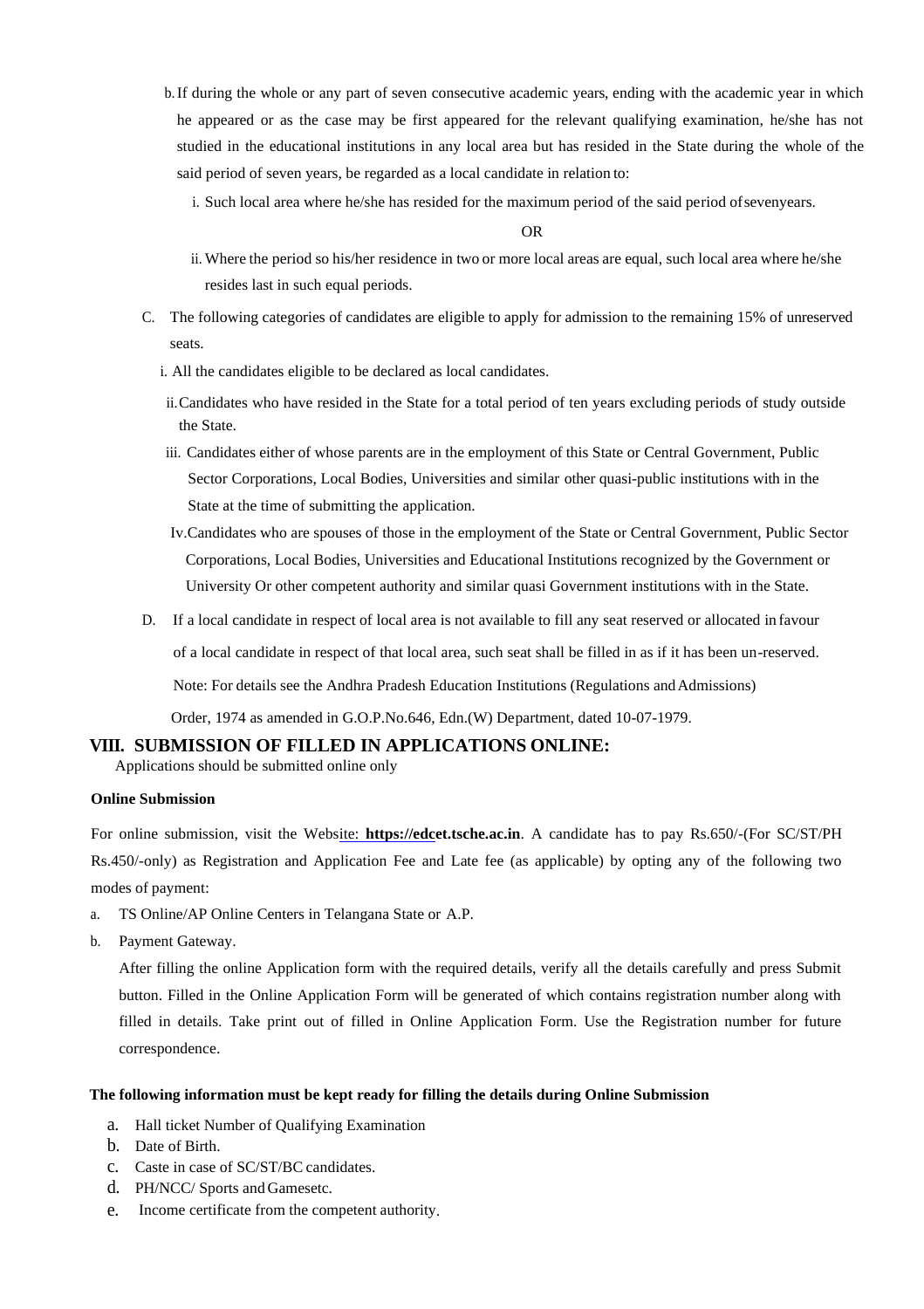- f. Study or Residence or relevant certificate for proof of local status.
- g. Aadhar Card.
- h. Bank Account details

**Note:** The above **certificates** are to be submitted during the Counseling for Admission

### **IX. GENERAL INFORMATION / INSTRUCTIONS**:

- 1. The Convener or/and the Common Entrance Test Committee reserve the right to reject the application of a candidate at any stage, if.
	- a) The application is incomplete.
	- b) The candidate fails to satisfy the prescribed eligibilityconditions.
	- c) False or incorrect information is furnished.
- 2. Any change what so ever, including that of caste/community status or category, shall not be permitted to be made in the filled inapplication.
- 3. The Convener is not responsible for the non– submission of application by the notified date and time for any reason what so ever.
- 4. The Candidate should preserve the hall ticket to produce it at the time of test and later at the time of entry into the course.
- 5. Applicants should download hall tickets from website https:[//edcet.tsche.ac.in.onl](http://www.tsedcet.org/)y.
- 6. The appearance at TS Ed.CET– 2021 does not entitle any candidate to be considered for entry into the course automatically.
- 7. The rank obtained with the benefit of relaxation of minimum qualifying marks at the TS Ed.CET-2021 by any candidate, claiming to belong to SC/ST category, will be cancelled in case he claims found to be invalid later or at any point of time.
- 8. The selection of candidates and allotment to colleges will be on the basis of rank obtained at the Common Entrance Test and to the conditions laiddown.
- 9. Candidates will not be allowed into the Examination Hall on the day of the Examination after Commencement of exam.
- 10. In any litigation, the party to be impleaded shall be the Convener of the TSEd.CET-2021 only and this shall be subjected to the jurisdiction of High Court of Telangana State. The list of institutions for allotment of candidates with intake in each methodology and category, as per reservation through TS Ed.CET-2021 would be released in the Information Booklet for counseling in due course and the same information would also be released on website. https://edcet.tsche.ac.in,

**Note**: For NCC/Sports and Games the Certificates obtained in qualifying examination are alone considered. Candidate has to download the Hall Ticket from the Website only.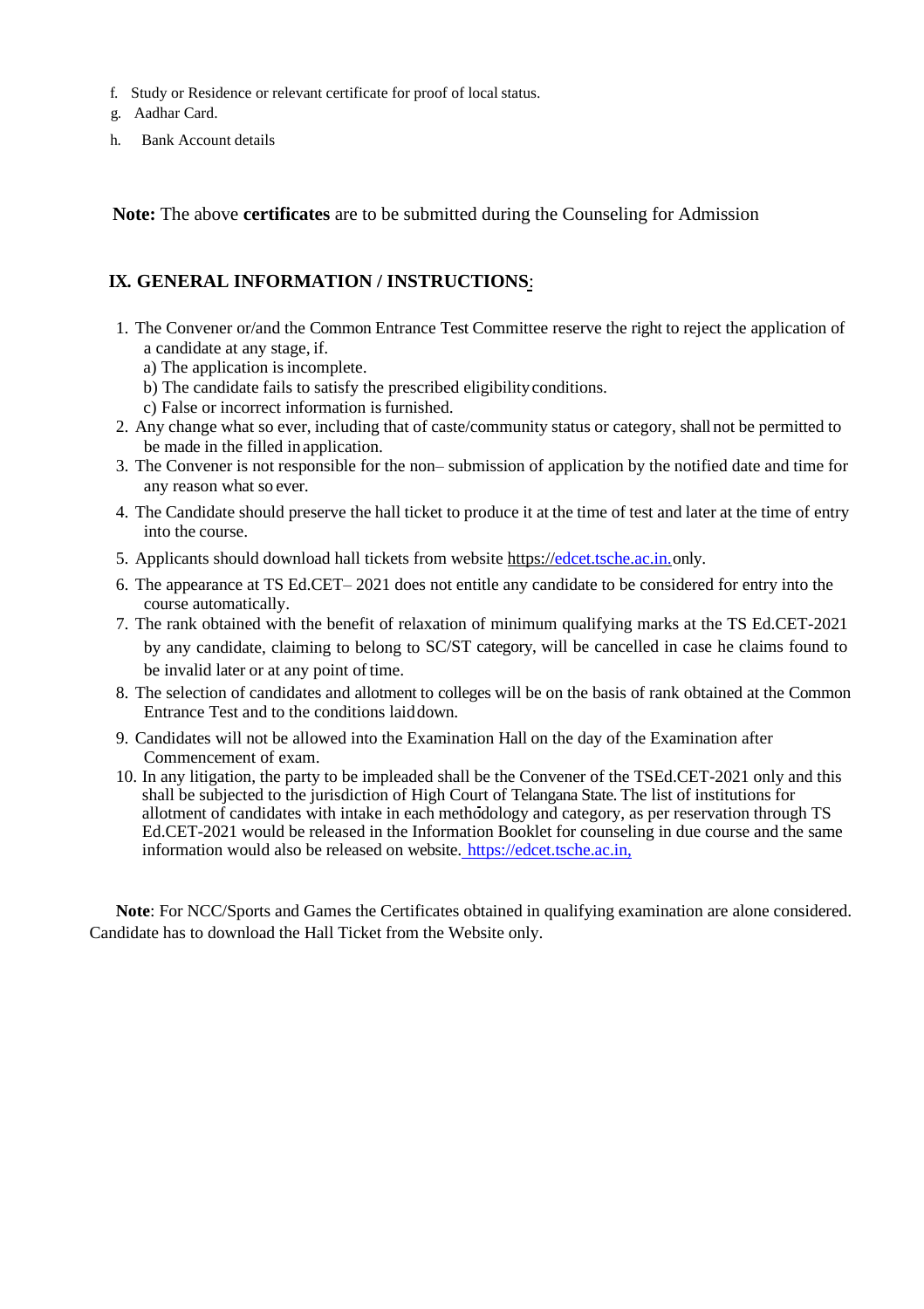### **TS.Ed.CET-2021**

### **SYLLABUS**

Syllabus for the Education Common EntranceTest-2021.

### **MATHEMATICS (Up to 10 class – Telangana State curriculum)**

Number System, Commercial Mathematics, Algebra, Geometry, Mensuration, Trigonometry Data Handling

### **SCIENCE (Physical Science & Biological Science) (Up to 10 class – Telangana State curriculum)**

Food, Living Organisms, Life Processes, Biodiversity, Pollution, Material, Light, Electricity & Magnetism, Heat, Sound, Motion, Changes, Weather & Climate, Coal & Petrol, Some Natural Phenomena, Stars & Solar System, Metallurgy, Chemical Reactions

### **SOCIAL STUDIES (Up to 10 class – Telangana State curriculum)**

Geography, History, Political Science, Economics

### **TEACHING APTITUDE**

Aptitude questions will be related to understanding teaching-learning process, classroom management and mentoring with special reference to teacher-pupil relationship.

### **GENERAL ENGLISH**

Reading comprehension, spelling errors, vocabulary, phrase replacement, error detection and word association.

### **GENERAL KNOWLEDGE & EDUCATIONAL ISSUES**

Current affairs (India and International), Contemporary Educational Issues.

### **COMPUTER AWARENESS**

Computer - Internet, Memory, Networking and Fundamentals.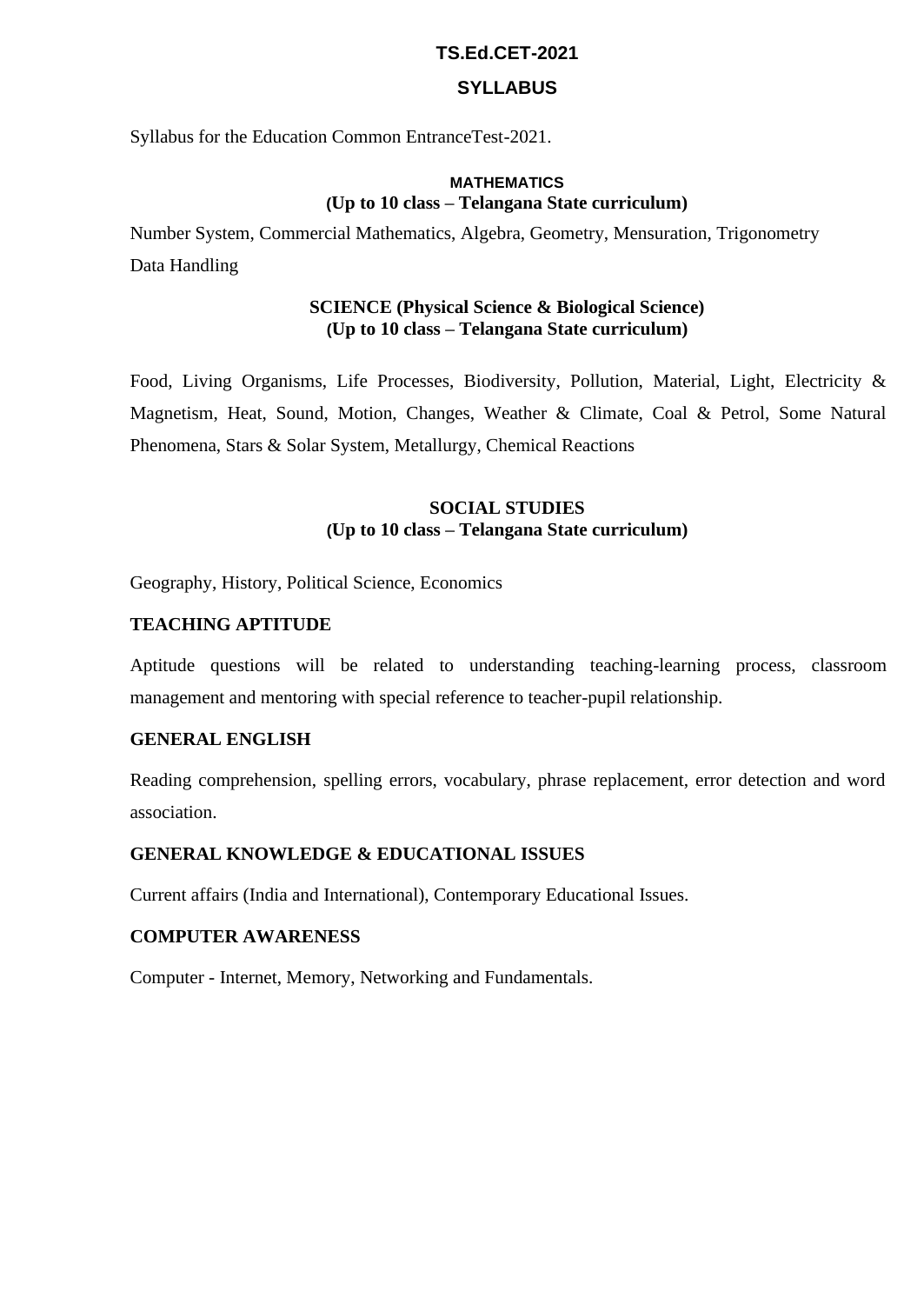**MATHEMATICS** (Marks: 20)

| 1) The value of $(9)^3 + (-17)^3 + (8)^3$ is                                                                                                                                                                                                                                                        |                                                                                                                                              |  |  |  |  |  |
|-----------------------------------------------------------------------------------------------------------------------------------------------------------------------------------------------------------------------------------------------------------------------------------------------------|----------------------------------------------------------------------------------------------------------------------------------------------|--|--|--|--|--|
| $(1)$ 1224                                                                                                                                                                                                                                                                                          | $(2) - 1224$                                                                                                                                 |  |  |  |  |  |
| $(3) - 3672$                                                                                                                                                                                                                                                                                        | $(4)$ 3672                                                                                                                                   |  |  |  |  |  |
| 2) The expression equivalent to<br><i>is</i>                                                                                                                                                                                                                                                        |                                                                                                                                              |  |  |  |  |  |
| $(1)p + p + p$                                                                                                                                                                                                                                                                                      | $(2)p \times p \times p$                                                                                                                     |  |  |  |  |  |
| $(3)$ 3p                                                                                                                                                                                                                                                                                            | (4) $p^2 + p$                                                                                                                                |  |  |  |  |  |
|                                                                                                                                                                                                                                                                                                     |                                                                                                                                              |  |  |  |  |  |
| <b>SCIENCE (Physical Science &amp; Biological Science)</b><br>(Marks: 20)                                                                                                                                                                                                                           |                                                                                                                                              |  |  |  |  |  |
| 1) The material which floats on the water of the following<br>1) Tomato<br>$2)$ Oil                                                                                                                                                                                                                 | 3) Safety Pin<br>4) Kerosene                                                                                                                 |  |  |  |  |  |
| 2) Nutrients from the food are lost by                                                                                                                                                                                                                                                              |                                                                                                                                              |  |  |  |  |  |
| 1) Over cooking and reheating<br>3) Washing the Vegetables                                                                                                                                                                                                                                          | 2) Not Peeling the Vegetables<br>4) By adding Spices                                                                                         |  |  |  |  |  |
| <b>SOCIAL STUDIES</b>                                                                                                                                                                                                                                                                               | (Marks: 20)                                                                                                                                  |  |  |  |  |  |
| 1) Krishna Delta<br>3) Thar Desert                                                                                                                                                                                                                                                                  | 1) The uneven landscape with ups and downs but not as steep as in the mountains is the feature<br>Deccan Plateau<br>2)<br>4) Nicobar Islands |  |  |  |  |  |
| 2) Urban areas having Population between one lakh and one million are called as<br>1) Mega Cities<br>3) Class I Cities                                                                                                                                                                              | 2) Metropolitan Cities<br>4) Towns                                                                                                           |  |  |  |  |  |
| <b>TEACHING APTITUDE</b>                                                                                                                                                                                                                                                                            | (Marks: 20)                                                                                                                                  |  |  |  |  |  |
| 1) Children learn better when they are:<br>(1) Always punished for mistakes<br>(3) Unsure of punishmentor reward                                                                                                                                                                                    | (2) Praised for good performance<br>(4) Left entirely to themselves                                                                          |  |  |  |  |  |
| <b>GENERAL ENGLISH</b>                                                                                                                                                                                                                                                                              | (Marks: 20)                                                                                                                                  |  |  |  |  |  |
| He failed . He was very careless.<br>1)<br>Choose the sentence you get when you combine the given pairs of sentences.<br>l) He failed, so he was very careless.<br>(2) He was very careless, but he failed.<br>(3) He failed because his carelessness.<br>(4) He failed because of hiscarelessness. |                                                                                                                                              |  |  |  |  |  |
| 2)<br>Fill in the blanks with the correct word given.                                                                                                                                                                                                                                               |                                                                                                                                              |  |  |  |  |  |
| (1) Programmers<br>$(2)$ consort                                                                                                                                                                                                                                                                    | $(3)$ Show<br>$(4)$ concert                                                                                                                  |  |  |  |  |  |
| 3) Identify the correct sentence given.<br>$(1)$ Will you mind closing the door?                                                                                                                                                                                                                    | (2) Would you mind to closing the door?                                                                                                      |  |  |  |  |  |

(3) Would you mind closing the door? (4)Would you mind switch off the fan?